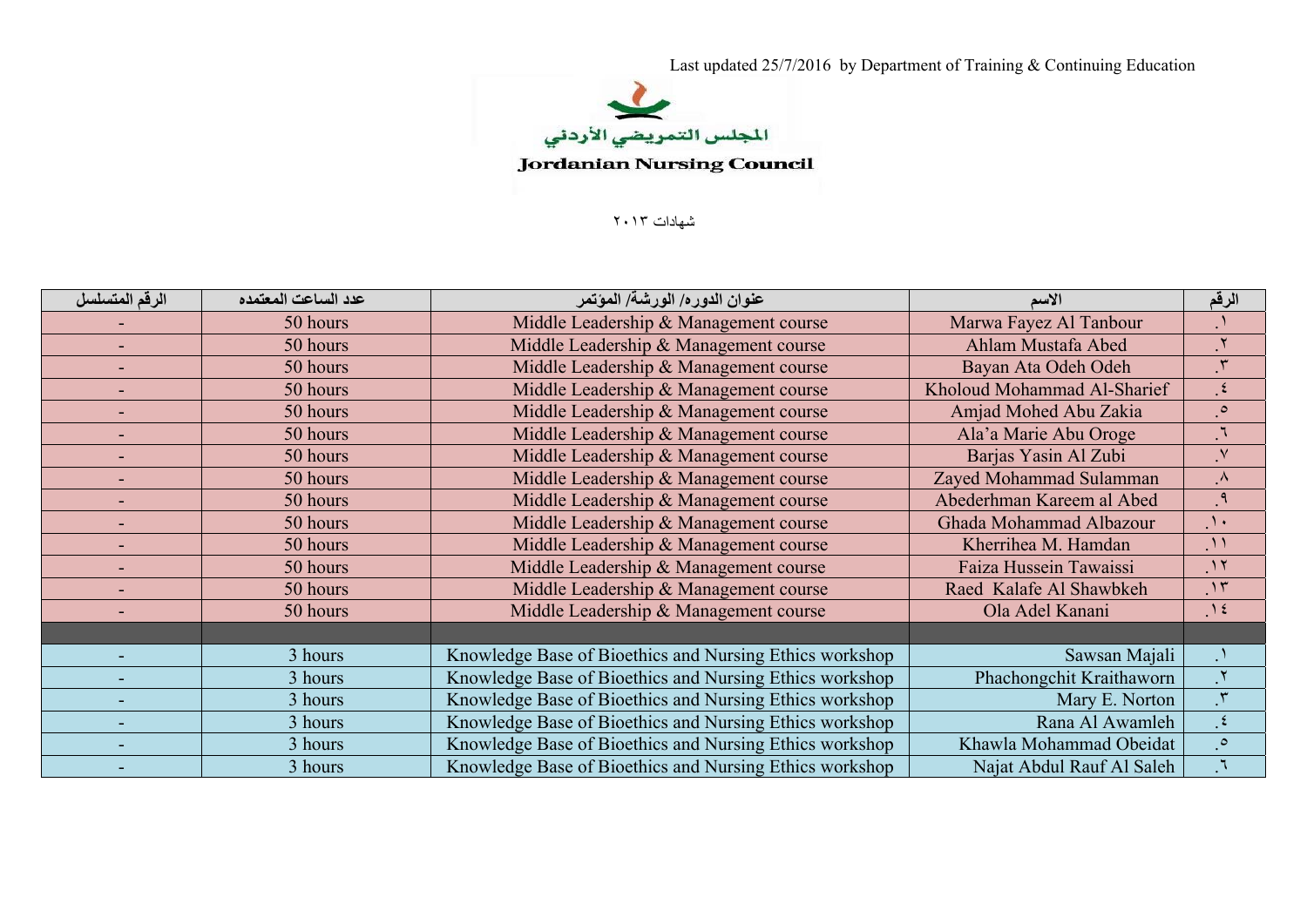Last updated 25/7/2016 by Department of Training & Continuing Education

|                          | 3 hours | Knowledge Base of Bioethics and Nursing Ethics workshop | Mahassen Yousef Al khalaf   | $\mathbf{V}$               |
|--------------------------|---------|---------------------------------------------------------|-----------------------------|----------------------------|
|                          | 3 hours | Knowledge Base of Bioethics and Nursing Ethics workshop | Ghada Awad Al wohoush       | $\Lambda$                  |
|                          | 3 hours | Knowledge Base of Bioethics and Nursing Ethics workshop | Amneh Ahmad Abu-Haweeleh    | $\overline{\cdot}$         |
|                          | 3 hours | Knowledge Base of Bioethics and Nursing Ethics workshop | Mohammad Ghalib Qutishat    | $\Delta$                   |
|                          | 3 hours | Knowledge Base of Bioethics and Nursing Ethics workshop | Nahla Mansour Al Ali        | $\mathcal{M}$              |
|                          | 3 hours | Knowledge Base of Bioethics and Nursing Ethics workshop | Mohammad Sobhi Salah        | $\Lambda$                  |
|                          | 3 hours | Knowledge Base of Bioethics and Nursing Ethics workshop | <b>Basheer Khalil</b>       | $\overline{\cdot}$         |
|                          | 3 hours | Knowledge Base of Bioethics and Nursing Ethics workshop | Arwah Mustafa Eid           | $\Delta$                   |
| $\overline{\phantom{a}}$ | 3 hours | Knowledge Base of Bioethics and Nursing Ethics workshop | Nadia Ibrahim Al Smadi      | $\bigwedge$                |
|                          | 3 hours | Knowledge Base of Bioethics and Nursing Ethics workshop | Randa Habahbeh              | $\overline{11}$            |
|                          | 3 hours | Knowledge Base of Bioethics and Nursing Ethics workshop | Haifa Aref Abu Jassar       | $\mathcal{N}$              |
|                          | 3 hours | Knowledge Base of Bioethics and Nursing Ethics workshop | Hanan Jum'a Al Zein         | $\Lambda$                  |
|                          | 3 hours | Knowledge Base of Bioethics and Nursing Ethics workshop | Fayzeh A. Muhde Habashneh   | $\overline{\cdot}$         |
|                          | 3 hours | Knowledge Base of Bioethics and Nursing Ethics workshop | Shahinaz Mohammed Khader    | $\overline{\cdot}$         |
|                          | 3 hours | Knowledge Base of Bioethics and Nursing Ethics workshop | Ahmad Kamel Al-Omari        | $\overline{y}$             |
|                          | 3 hours | Knowledge Base of Bioethics and Nursing Ethics workshop | Eman Shafeek Samawi         | $\overline{y}$             |
|                          | 3 hours | Knowledge Base of Bioethics and Nursing Ethics workshop | Namaa Akram Sotari          | $\overline{X}$             |
|                          | 3 hours | Knowledge Base of Bioethics and Nursing Ethics workshop | Iman Yousif Al-Nawaiseh     | $Y \xi$                    |
|                          |         |                                                         |                             |                            |
|                          | 3 hours | Psychological Needs of Patients in General Hospitals    | Dr. Maheshvari Naidu        | $\mathcal{N}_{\mathbf{1}}$ |
|                          |         | workshop                                                |                             |                            |
|                          | 3 hours | Psychological Needs of Patients in General Hospitals    | Dr. Noppawan Piaseu         | $\mathcal{X},$             |
|                          |         | workshop                                                |                             |                            |
|                          | 3 hours | Psychological Needs of Patients in General Hospitals    | Miss Saowaros Kongcheep     | $\mathfrak{r}$             |
|                          |         | workshop                                                |                             |                            |
|                          | 3 hours | Psychological Needs of Patients in General Hospitals    | Suksin Aga                  | $\mathcal{L}$              |
|                          |         | workshop                                                |                             |                            |
|                          | 3 hours | Psychological Needs of Patients in General Hospitals    | Miss Jantra Keawpugdee      | $\cdot^\circ$              |
|                          |         | workshop                                                |                             |                            |
|                          | 3 hours | Psychological Needs of Patients in General Hospitals    | Pavinee Prombutr            | $\mathcal{F}_1$            |
|                          |         | workshop                                                |                             |                            |
|                          | 3 hours | Psychological Needs of Patients in General Hospitals    | Dr. Chularuk Kaveevivitchai | $\mathsf{v}$               |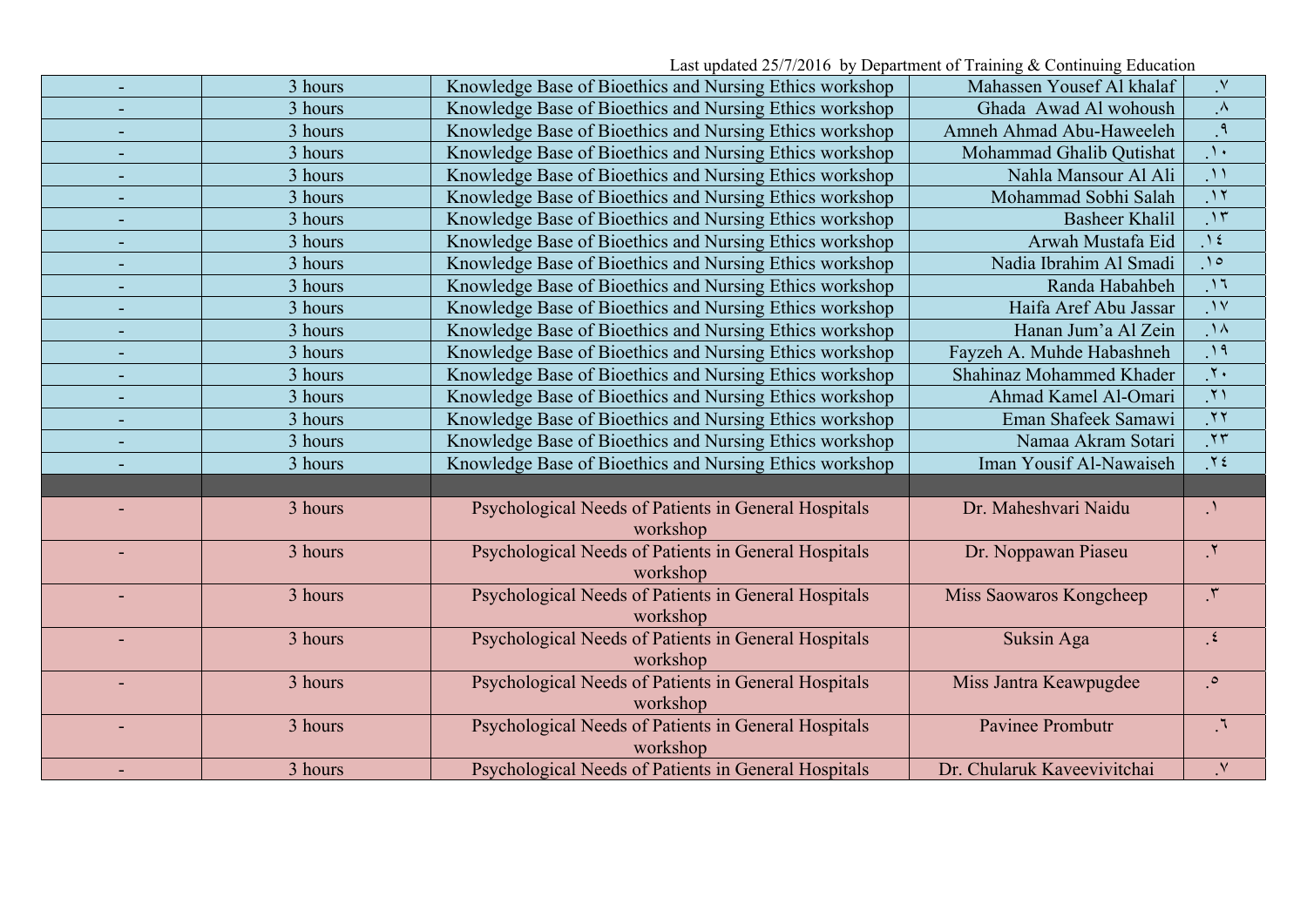| Last updated 25/7/2016 by Department of Training & Continuing Education |  |  |  |
|-------------------------------------------------------------------------|--|--|--|
|                                                                         |  |  |  |

|                |         | workshop                                                         |                              |                          |
|----------------|---------|------------------------------------------------------------------|------------------------------|--------------------------|
|                | 3 hours | Psychological Needs of Patients in General Hospitals<br>workshop | Dr. Suchinda Maruo Jarupat   | $\Lambda$                |
|                | 3 hours | Psychological Needs of Patients in General Hospitals<br>workshop | Malek Khalil                 | $\mathsf{P}_{\cdot}$     |
|                | 3 hours | Psychological Needs of Patients in General Hospitals<br>workshop | Mohammad Abu Sabra           | $\Delta$                 |
|                | 3 hours | Psychological Needs of Patients in General Hospitals<br>workshop | Ayman Hamdan-Mansour         | $\bigcup$                |
| $\blacksquare$ | 3 hours | Psychological Needs of Patients in General Hospitals<br>workshop | Yousef Abed Al-kareem Qani'r | $\cdot$                  |
|                | 3 hours | Psychological Needs of Patients in General Hospitals<br>workshop | Sawsan Aljazzazi             | $\overline{\mathcal{M}}$ |
|                | 3 hours | Psychological Needs of Patients in General Hospitals<br>workshop | Huda Abd Alkader Awad        | $\Lambda$                |
|                | 3 hours | Psychological Needs of Patients in General Hospitals<br>workshop | Helwa Mohammad Hussein       | .10                      |
|                | 3 hours | Psychological Needs of Patients in General Hospitals<br>workshop | Ibtisam Hamdan Aldoki        | $\Lambda$                |
|                | 3 hours | Psychological Needs of Patients in General Hospitals<br>workshop | Eman Husam Marie             | $\cdot$                  |
|                | 3 hours | Psychological Needs of Patients in General Hospitals<br>workshop | Angad Rashad Al-Saleh        | $\Lambda$                |
|                | 3 hours | Psychological Needs of Patients in General Hospitals<br>workshop | Majdee Farouk Obeidat        | .19                      |
|                | 3 hours | Psychological Needs of Patients in General Hospitals<br>workshop | Marwa Fayes Tanbour          | $\cdot$                  |
|                | 3 hours | Psychological Needs of Patients in General Hospitals<br>workshop | Sana'a Abdallfatah Awamleh   | $\mathcal{N}$            |
|                | 3 hours | Psychological Needs of Patients in General Hospitals<br>workshop | Aidah Alkaissi               | .77                      |
|                | 3 hours | Psychological Needs of Patients in General Hospitals             | <b>Ensaf Fawaz Jaafreh</b>   | .۲۳                      |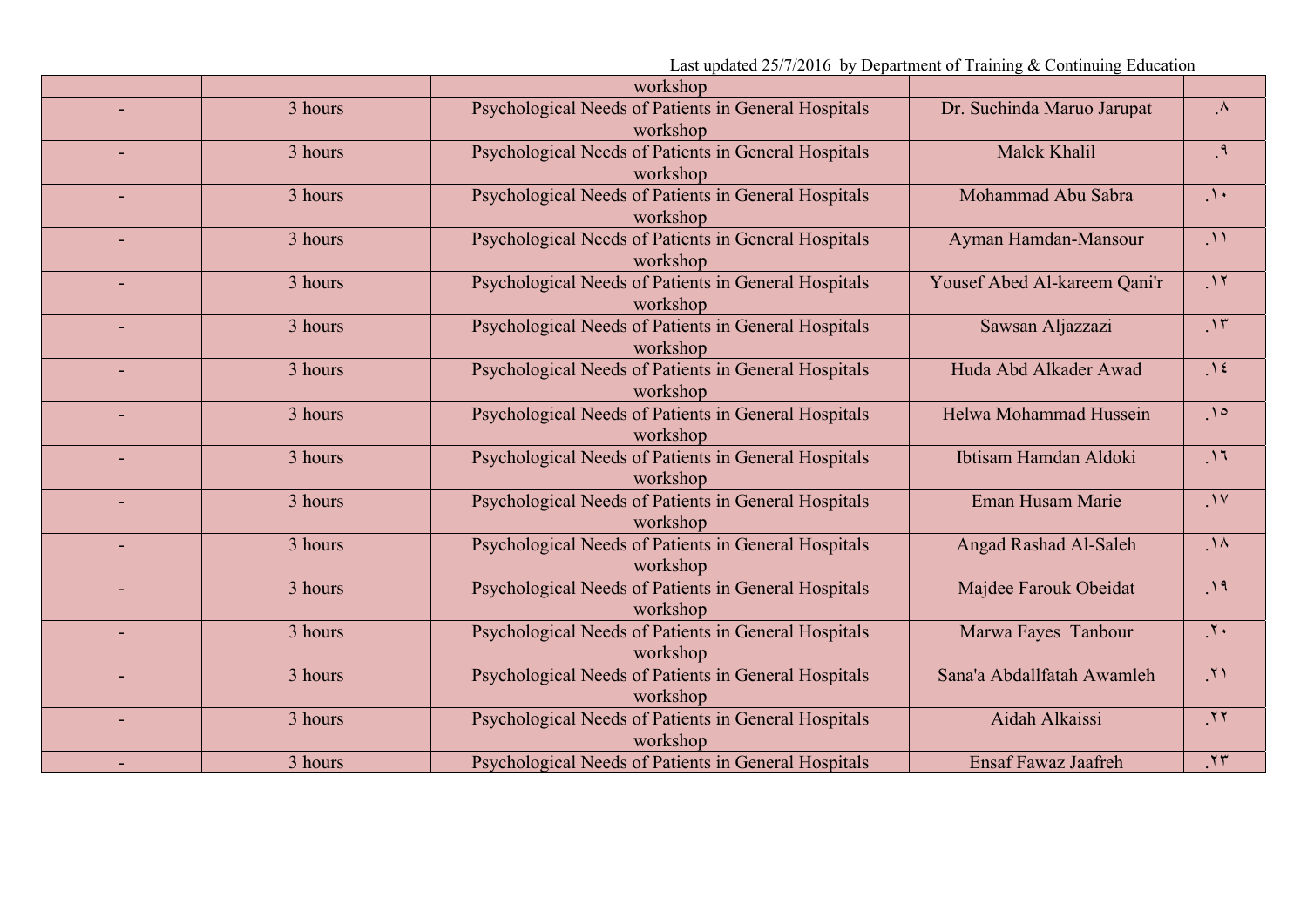workshop .١ Mirna Awni Fawaz Understanding and using Research in Clinical Nursing Practice workshop 3 hours.٢ Dalia Rahmi Shadouh Understanding and using Research in Clinical Nursing Practice workshop 3 hours.٣ Aidah AlKaissi Understanding and using Research in Clinical Nursing Practice workshop  $-$  3 hours .٤Understanding and using Research in Clinical Nursing Dr. Areej Othman Practice workshop 3 hours.٥ Maha Atout Understanding and using Research in Clinical Nursing Practice workshop  $-$  3 hours .٦ Ahlam Sulieman Abd-Alsalam Understanding and using Research in Clinical Nursing Practice workshop 3 hours $\overline{V}$  Safa' Ahmed Al-Ashram Understanding and using Research in Clinical Nursing Practice workshop 3 hours.٨ Ahmed Walid Abusarrieh Understanding and using Research in Clinical Nursing Practice workshop 3 hours.٩Understanding and using Research in Clinical Nursing Majdee Farouk Obeidat Practice workshop 3 hours. ١٠Jawad Ahmad Al hammouri Understanding and using Research in Clinical Nursing Practice workshop  $-$  3 hours .١١Peter Jones Understanding and using Research in Clinical Nursing Practice workshop 3 hours. ١٢Understanding and using Research in Clinical Nursing Hani khaled Al-Najjar<br>Practice workshop  $-$  3 hours .١٣Asma'a E. Kana'an Understanding and using Research in Clinical Nursing Practice workshop 3 hours.١٤Understanding and using Research in Clinical Nursing Marwa Fayes Tanbour<br>Practice workshop  $-$  3 hours . ١٥Omar Al-Khawaldeh Understanding and using Research in Clinical Nursing Practice workshop 3 hours 3 hoursUnderstanding and using Research in Clinical Nursing Kawla Oqla Aldajah . ١٦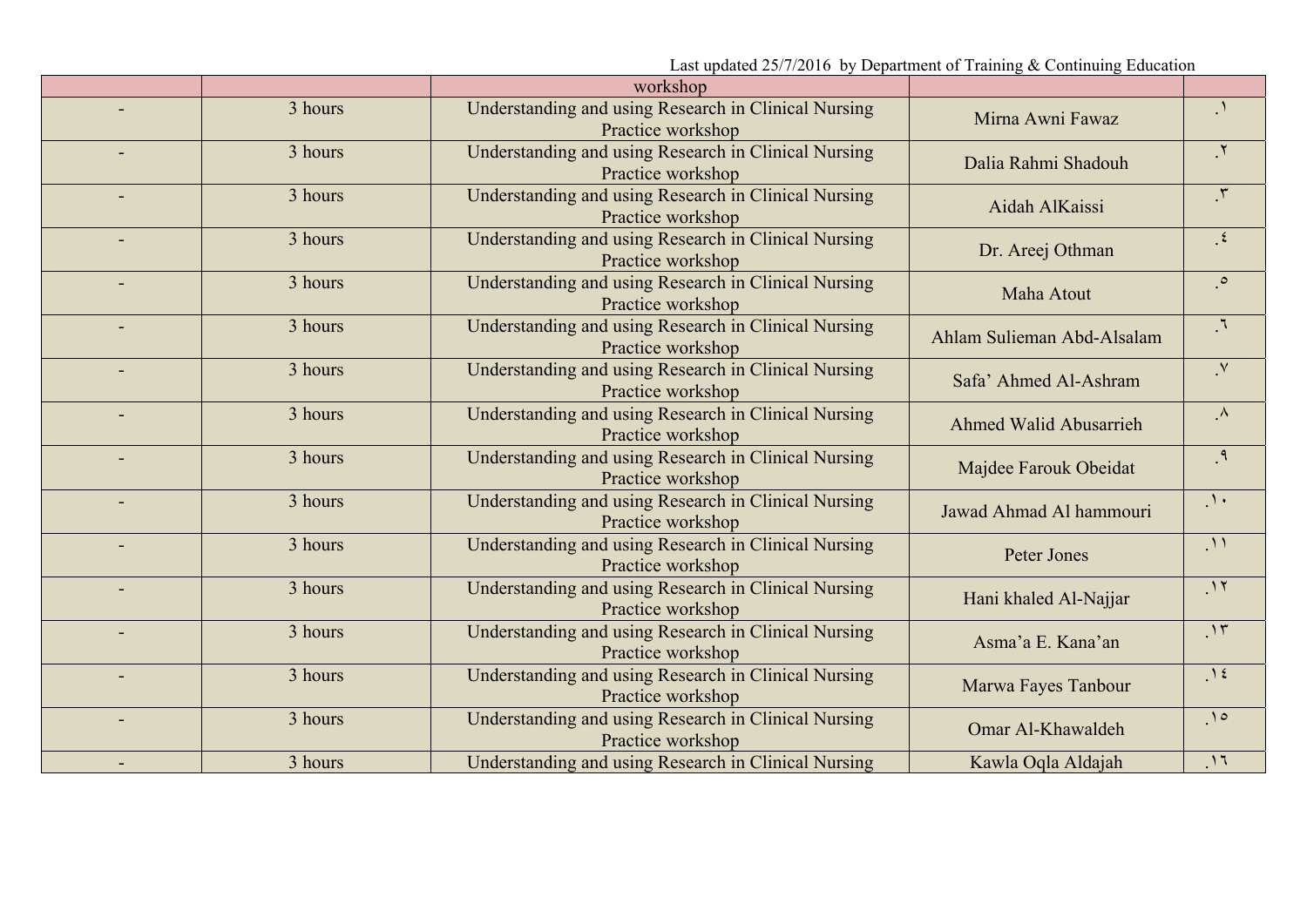|                |         | Practice workshop                                                         |                               |                 |
|----------------|---------|---------------------------------------------------------------------------|-------------------------------|-----------------|
|                | 3 hours | Understanding and using Research in Clinical Nursing                      | Faiza Ali Nasor               | .1V             |
|                |         | Practice workshop                                                         |                               |                 |
|                | 3 hours | Understanding and using Research in Clinical Nursing<br>Practice workshop | Mysoon K. Abu El Noor         | $\Lambda$       |
|                | 3 hours |                                                                           |                               | $\overline{\ }$ |
|                |         | Understanding and using Research in Clinical Nursing<br>Practice workshop | Hanan A. Alnuqaidan           |                 |
|                | 3 hours | Understanding and using Research in Clinical Nursing                      | Samah Abdlatif Buzieh         | $\cdot$         |
|                |         | Practice workshop                                                         |                               |                 |
| ٠              | 3 hours | Understanding and using Research in Clinical Nursing                      | Duha Ali Al- Qwasmi           | $\mathcal{N}$   |
|                |         | Practice workshop                                                         |                               |                 |
|                | 3 hours | Understanding and using Research in Clinical Nursing<br>Practice workshop | Asia Abu Qamer                | .77             |
| $\blacksquare$ | 3 hours | Understanding and using Research in Clinical Nursing                      |                               | .77             |
|                |         | Practice workshop                                                         | Hussien Ali Adhafeeri         |                 |
|                | 3 hours | Understanding and using Research in Clinical Nursing                      | Sami Yaseen                   | $Y \xi$         |
|                |         | Practice workshop                                                         |                               |                 |
|                | 3 hours | Understanding and using Research in Clinical Nursing                      | <b>Bilal Al</b> -Razem        | .70             |
|                |         | Practice workshop                                                         |                               |                 |
| $\blacksquare$ | 3 hours | Understanding and using Research in Clinical Nursing<br>Practice workshop | <b>Iman Yousif Nawyseh</b>    | .77             |
| ٠              | 3 hours | The Tipping Point: Enhancing Success in Writing workshop                  | Mrs. Masyitha Irwan, S.Kepman | 1.              |
|                | 3 hours | The Tipping Point: Enhancing Success in Writing workshop                  | Rola Husni Mudallal           | 2.              |
| ٠              | 3 hours | The Tipping Point: Enhancing Success in Writing workshop                  | Khaldoun Hamdan               | 3.              |
|                | 3 hours |                                                                           | Mrs. Lina Makahleh.           | 4.              |
| -              |         | The Tipping Point: Enhancing Success in Writing workshop                  |                               |                 |
|                | 3 hours | The Tipping Point: Enhancing Success in Writing workshop                  | Alaa' Aldeen Mwafak Ahmad     | 5.              |
| L.             | 3 hours | The Tipping Point: Enhancing Success in Writing workshop                  | Siham M.Al-Momani             | 6.              |
| ٠              | 3 hours | The Tipping Point: Enhancing Success in Writing workshop                  | Dr. Raya yousef Al-Husban     | 7.              |
|                | 3 hours | The Tipping Point: Enhancing Success in Writing workshop                  | Rami Sami El Shalbi           | 8.              |
|                | 3 hours | The Tipping Point: Enhancing Success in Writing workshop                  | Bushra Mustafa Ghannam        | $\mathcal{A}$   |
|                | 3 hours | The Tipping Point: Enhancing Success in Writing workshop                  | Dana Dawod Al Abeiat          | $\Delta$        |
|                | 3 hours | The Tipping Point: Enhancing Success in Writing workshop                  | Lama Al-Nabulsi               | $\Lambda$       |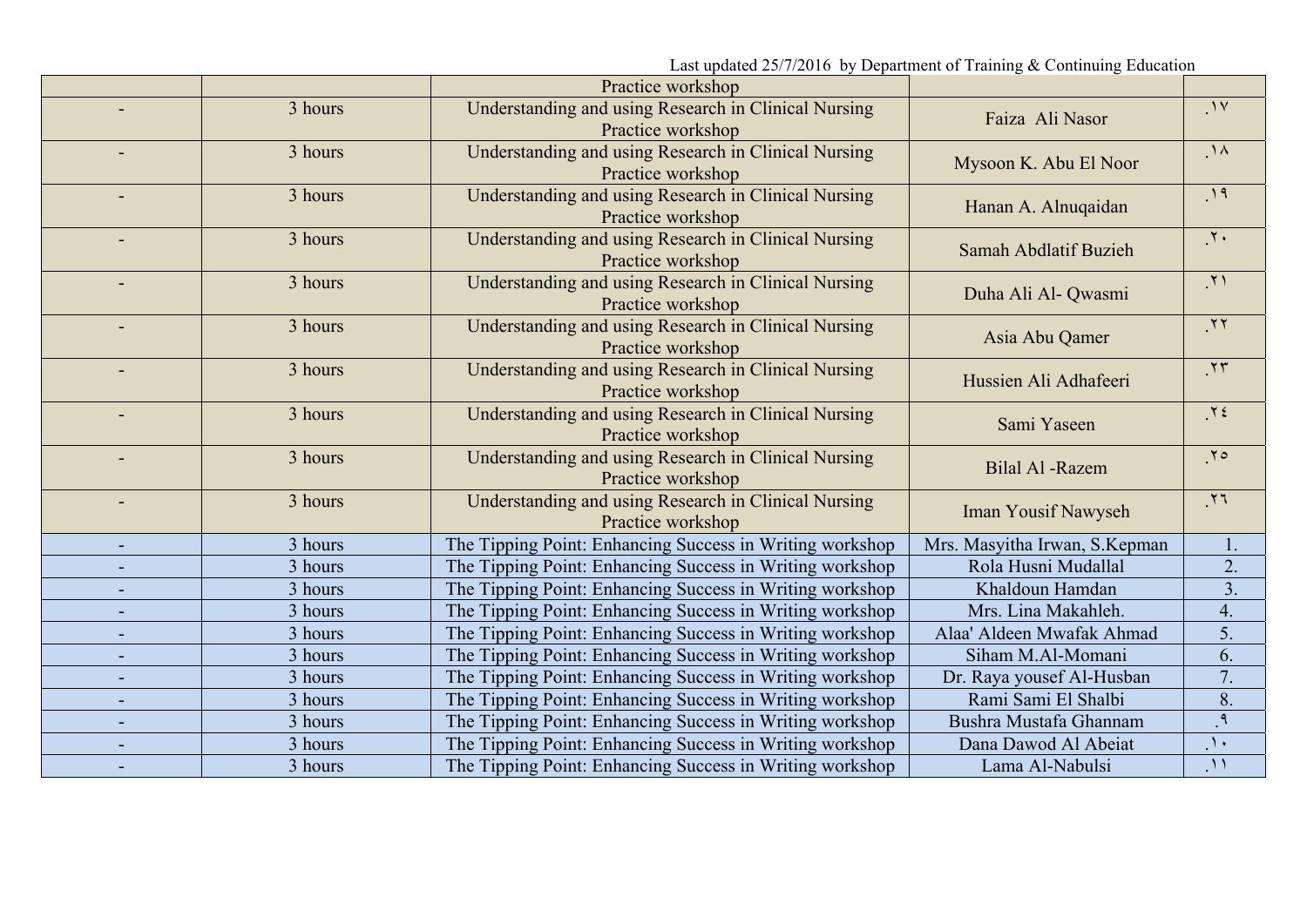|   | 3 hours | The Tipping Point: Enhancing Success in Writing workshop   | Suzan Deeb Jbail           | $\gamma$       |
|---|---------|------------------------------------------------------------|----------------------------|----------------|
|   | 3 hours | The Tipping Point: Enhancing Success in Writing workshop   | Zepura Samawi              | $\gamma$       |
| ٠ | 3 hours | The Tipping Point: Enhancing Success in Writing workshop   | Arwa Oweis                 | $\Lambda$      |
|   | 3 hours | The Tipping Point: Enhancing Success in Writing workshop   | Dr. Mysoon Abu El Noor     | $\Omega$       |
|   | 3 hours | The Tipping Point: Enhancing Success in Writing workshop   | Luma Ahmad Asfour          | $\cdot$ 17     |
|   |         |                                                            |                            |                |
|   | 1 hour  | Extending the Healthcare Team: The Importance of Family in | Arwah M.J. Eid             |                |
| ٠ | 1 hour  | Patient Recovery" online Workshop                          | Zahra A. Al Dham           | 2.             |
|   | 1 hour  |                                                            | Shahinaz Mohammed Khader   | 3 <sub>1</sub> |
|   | l hour  |                                                            | Nadia Ibrahim Al Smadi     | 4.             |
|   | hour    |                                                            | Randa Mahmoud Habahbeh     | 5.             |
|   | hour    |                                                            | Ahmad Kamel Taha Al-Omari  | 6.             |
|   | 1 hour  |                                                            | Khitam Saleem Bateeha      | 7.             |
|   | 1 hour  |                                                            | Ahlam Mohee Ud-din Dalou'a | 8.             |
|   | 1 hour  |                                                            | Ghada Mahmoud Abu Ajamieh  | 9.             |
|   | l hour  |                                                            | Sana'a Jameel Abu-Shuhail  | 10.            |
| ٠ | l hour  |                                                            | Basil Khamis Al Zahlan     | 11.            |
|   | 1 hour  |                                                            | Ahmad Nabeh Al Shamyleh    | 12.            |
|   | 1 hour  |                                                            | Mohammad Hammode' Al Baied | 13.            |
|   | 1 hour  |                                                            | Amer Shafiq Kamel Al Jabai | 14.            |
|   | 1 hour  |                                                            | Imrayan M. Melhem          | 15.            |
| ٠ | 1 hour  |                                                            | Lubna Mohammed Almuhtadi   | 16.            |
|   | l hour  |                                                            | Khaldoon Al-Nawafleh       | 17.            |
|   | 1 hour  |                                                            | <b>Ayman Mansour</b>       | 18.            |
|   |         |                                                            |                            |                |
|   | 1 hour  | "Workplace Violence: Recognition and Response to           | <b>Azzah Noufal</b>        |                |
|   | 1 hour  | Violence in Healthcare" online Workshop                    | <b>Adel Falah Rasheed</b>  | 2.             |
|   | 1 hour  |                                                            | Talha Mahmoud Abu-Ghazaleh | 3.             |
|   | hour    |                                                            | Nadia Ibrahim Al Smadi     | 4.             |
|   | 1 hour  |                                                            | Ahmad Kamel Al-Omari       | 5.             |
|   | 1 hour  |                                                            | Duja Soluiman Assi         |                |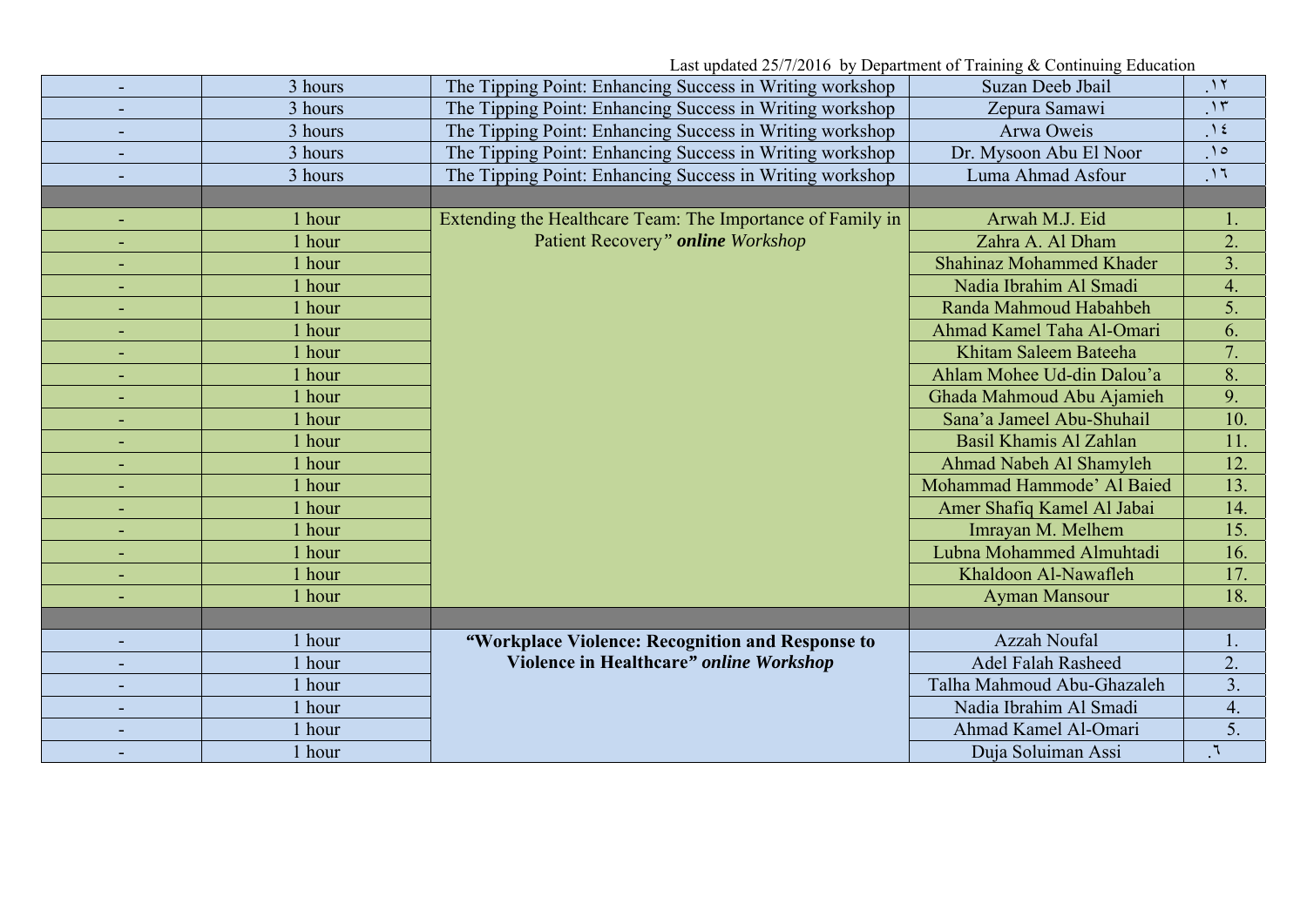| Last updated 25/7/2016 by Department of Training & Continuing Education |         |                                              |                                 |                            |  |
|-------------------------------------------------------------------------|---------|----------------------------------------------|---------------------------------|----------------------------|--|
| $\blacksquare$                                                          | 1 hour  |                                              | Maisoon Jamil Al Al-Hatabeh     | $\mathsf{v}$               |  |
|                                                                         | 1 hour  |                                              | Rania Fahmi Ramadan             | $\Lambda$                  |  |
|                                                                         | 1 hour  |                                              | Heba Jamal Al-Amleh             | $\mathsf{P}$               |  |
| ٠                                                                       | 1 hour  |                                              | Zuhur Kalled Sallum             | $\lambda$                  |  |
|                                                                         | 1 hour  |                                              | Mohammad Ghalib Qutishat        | $\Lambda$                  |  |
|                                                                         | 1 hour  |                                              | Nahla Mansour Al Ali            | $\gamma$                   |  |
|                                                                         | 1 hour  |                                              | Arwa M.J. Eid                   | $\overline{\mathcal{M}}$   |  |
| $\blacksquare$                                                          | 1 hour  |                                              | Yaser Mohammad Al-Darayseh      | $\lambda$                  |  |
|                                                                         | 1 hour  |                                              | Suha Fadel Al-Jamal             | $\bigwedge$                |  |
| $\blacksquare$                                                          | 1 hour  |                                              | Hussain Ali Aldhafeeri          | $\overline{11}$            |  |
|                                                                         | 1 hour  |                                              | Ruba Al-Musallam                | $\overline{\prime}$        |  |
|                                                                         | 1 hour  |                                              | Mahmoud Khalid Abu-Emran        | $\lambda$                  |  |
|                                                                         | 1 hour  |                                              | Samer AlJaloudi                 | $\eta$                     |  |
|                                                                         | 1 hour  |                                              | Asma Ali Abd Almohdi            | $\overline{\gamma}$ .      |  |
| $\blacksquare$                                                          | 1 hour  |                                              | Anas Al- Masamreh               | $\overline{y}$             |  |
|                                                                         | 1 hour  |                                              | Manal Ahmmad Al-Sawalha         | $\overline{y}$             |  |
|                                                                         | 1 hour  |                                              | Rana Mohamed Al-Shamaly         | $\mathcal{N}$              |  |
|                                                                         |         |                                              |                                 |                            |  |
|                                                                         |         |                                              |                                 |                            |  |
|                                                                         | 6 hours | "Emergency Nursing Essentials" online Course | Ruwaida Hellmi Abu Shehab       | $\mathcal{N}_{\mathbf{1}}$ |  |
|                                                                         | 6 hours | "Emergency Nursing Essentials" online Course | Fatima Abed-Al Raheem Atia      | $\mathbf{Y}$               |  |
|                                                                         | 6 hours | "Emergency Nursing Essentials" online Course | Hasan Hekmat Al Alawneh         | $\mathfrak{r}$             |  |
|                                                                         | 6 hours | "Emergency Nursing Essentials" online Course | <b>Emad Mohammad Abu Saleem</b> | $\epsilon$                 |  |
|                                                                         | 6 hours | "Emergency Nursing Essentials" online Course | Lana showkat omar Al-Smadi      | $\circ$                    |  |
|                                                                         | 6 hours | "Emergency Nursing Essentials" online Course | Malik Fahid fayyad Kaza'lah     | $\mathbb{I}$               |  |
|                                                                         | 6 hours | "Emergency Nursing Essentials" online Course | Mohammad Kayed Al Rawashdeh     | $\mathsf{V}$               |  |
|                                                                         | 6 hours | "Emergency Nursing Essentials" online Course | Khuloud Yasser Khaled Makhool   | $\Lambda$                  |  |
|                                                                         | 6 hours | "Emergency Nursing Essentials" online Course | <b>Belal Kamal Al Sarirah</b>   | $\mathfrak{q}$             |  |
|                                                                         | 6 hours | "Emergency Nursing Essentials" online Course | Khaled mohammed Al-             | $\Lambda$ .                |  |
|                                                                         |         |                                              | Bashabsheh                      |                            |  |
|                                                                         | 6 hours | "Emergency Nursing Essentials" online Course | Haitham Ali kan'an              | $\mathcal{M}$              |  |
|                                                                         | 6 hours | "Emergency Nursing Essentials" online Course | Ahmad Adnan Abu Baker           | $\overline{\mathcal{M}}$   |  |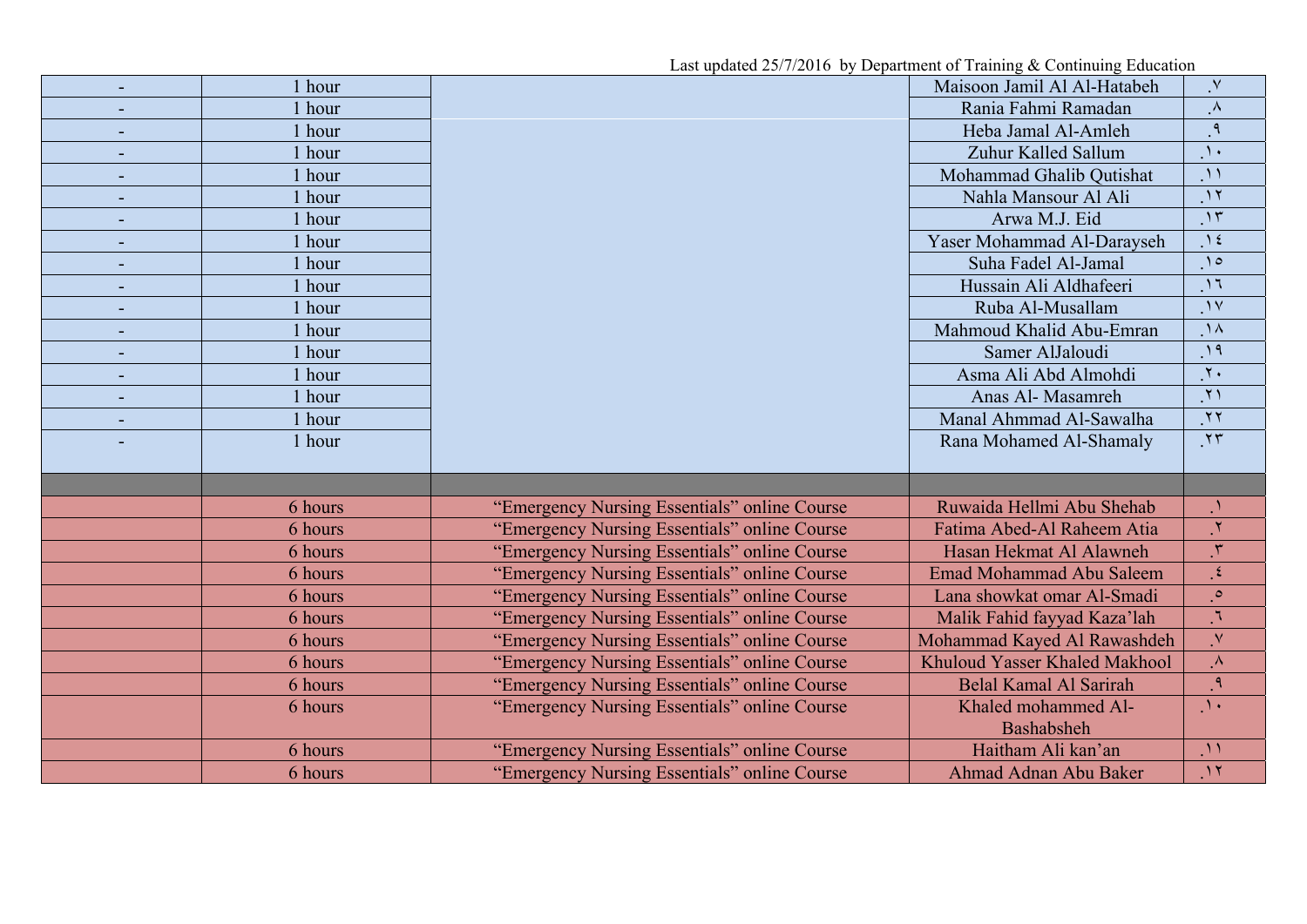Last updated 25/7/2016 by Department of Training & Continuing Education

| 6 hours | "Emergency Nursing Essentials" online Course | Manal Alzghoul                  | $\mathcal{M}$              |
|---------|----------------------------------------------|---------------------------------|----------------------------|
| 6 hours | "Emergency Nursing Essentials" online Course | <b>Fedaa Yousif Al Swies</b>    | $\gamma$ {                 |
| 6 hours | "Emergency Nursing Essentials" online Course | Abeer Tayel Al- Kofahi          | $\bigwedge$                |
| 6 hours | "Emergency Nursing Essentials" online Course | Mariam Abdel Majid Athamneh     | $\overline{11}$            |
| 6 hours | "Emergency Nursing Essentials" online Course | Raed R. Tadrus                  | $\mathcal{N}$              |
| 6 hours | "Emergency Nursing Essentials" online Course | Ahmad A. B. Al- Issa            | $\Lambda$                  |
| 6 hours | "Emergency Nursing Essentials" online Course | Samar M.Mahmod Hayoti           | $\overline{\phantom{1}19}$ |
| 6 hours | "Emergency Nursing Essentials" online Course | Sukaina Sabri Al-Khresheh       | $\mathbf{y}$               |
| 6 hours | "Emergency Nursing Essentials" online Course | Tareq AlAyyan Mohammad          | $\overline{y}$             |
| 6 hours | "Emergency Nursing Essentials" online Course | Mohammad Tawfiq Alsyouf         | $\mathbf{y}$               |
| 6 hours | "Emergency Nursing Essentials" online Course | <b>Hady Ibrahem Ahmad</b>       | $\mathcal{M}$              |
| 6 hours | "Emergency Nursing Essentials" online Course | <b>Ahmad Mahmoud Jaber</b>      | $Y\xi$                     |
| 6 hours | "Emergency Nursing Essentials" online Course | <b>Ahmad Mahmoud Nemer</b>      | $\gamma$                   |
| 6 hours | "Emergency Nursing Essentials" online Course | Ayman Ali Al-Moqbel             | $\overline{1}$             |
| 6 hours | "Emergency Nursing Essentials" online Course | Said Fadel Sabbah               | $\mathbf{y}$               |
| 6 hours | "Emergency Nursing Essentials" online Course | <b>Yousef Mohammad Qawasmeh</b> | $\mathcal{N}$              |
| 6 hours | "Emergency Nursing Essentials" online Course | Nedal Ahmad Al. Amarat          | .79                        |
| 6 hours | "Emergency Nursing Essentials" online Course | Nisreen Salim Al -Sneed         | $\mathcal{X}$ .            |
| 6 hours | "Emergency Nursing Essentials" online Course | Majed Abed AlQader Nawasreh     | $\mathbf{r}$               |
| 6 hours | "Emergency Nursing Essentials" online Course | Baker Ahmad Issa Al Khwaja      | $\mathcal{N}$              |
| 6 hours | "Emergency Nursing Essentials" online Course | Kaiser Mousa Ghananeem          | $\cdot$ rr                 |
| 6 hours | "Emergency Nursing Essentials" online Course | Salah Salameh Al Sawaryya       | $T\xi$                     |
| 6 hours | "Emergency Nursing Essentials" online Course | Zayed Mohammad Radwan           | $r \circ$                  |
| 6 hours | "Emergency Nursing Essentials" online Course | Bader Abdelkarim Alhawadi       | 57                         |
| 6 hours | "Emergency Nursing Essentials" online Course | Ali Salman Al-Saudi             | $\mathbf{y}$               |
| 6 hours | "Emergency Nursing Essentials" online Course | Mahmoud A. Ghanem               | $\mathsf{r}$               |
|         |                                              |                                 |                            |
| 6 hours | "Applied EKG Interpretation" online Course   | Mohammad Kamel Abu- Safi        |                            |
| 6 hours | "Applied EKG Interpretation" online Course   | Bassam Ibrahim Jibrin           | $\mathbf{r}$               |
| 6 hours | "Applied EKG Interpretation" online Course   | Mohammad Ibrahim Alwadi         | $\mathcal{N}$              |
| 6 hours | "Applied EKG Interpretation" online Course   | Rula Ali mohammad Al-Younis     | $\mathcal{L}$              |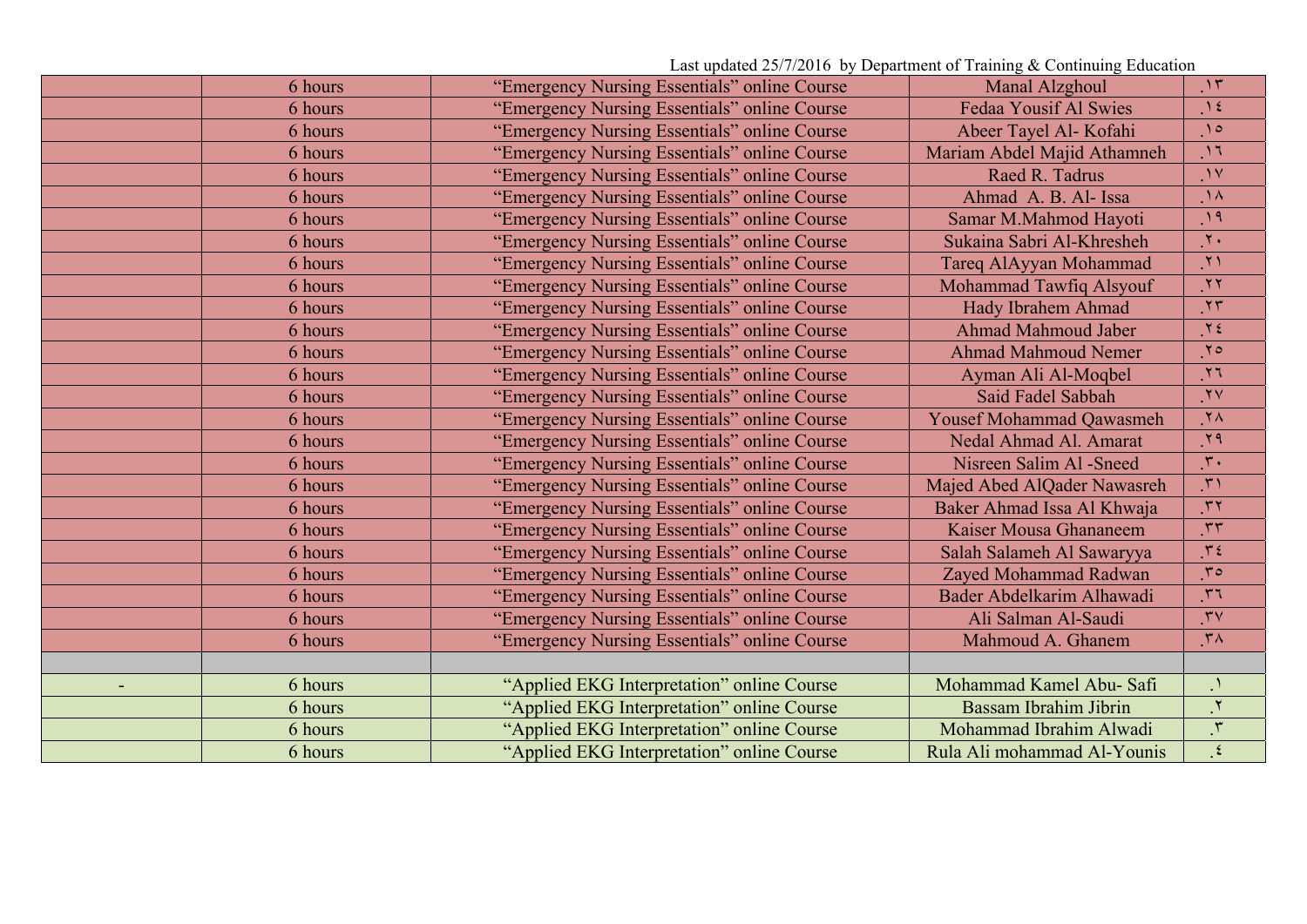Last updated 25/7/2016 by Department of Training & Continuing Education

| 6 hours   | "Applied EKG Interpretation" online Course     | Hashem Ahmad Al-Omari        | $\cdot$                 |
|-----------|------------------------------------------------|------------------------------|-------------------------|
| 6 hours   | "Applied EKG Interpretation" online Course     | Ahmad Suleiman Abu-Mathneh   | $\mathcal{L}$           |
| 6 hours   | "Applied EKG Interpretation" online Course     | Noura Wassef Abdullah        | $\cdot^\vee$            |
| 6 hours   | "Applied EKG Interpretation" online Course     | Mohammad Ibraheem Sha'alan   | $\Lambda$               |
|           | "Applied EKG Interpretation" online Course     | Wejdan Khaled Thiap Najjar   | $\mathcal{P}$ .         |
| 6 hours   | "Applied EKG Interpretation" online Course     | Mahmoud Naim Mahmoud         | $\Delta$                |
|           |                                                | Qasem                        |                         |
| 6 hours   | "Applied EKG Interpretation" online Course     | <b>Ahmed Essam Abdelaziz</b> | $\Lambda$               |
| 6 hours   | "Applied EKG Interpretation" online Course     | Mohammad Ali Abu Zohri       | $\cdot$                 |
| 6 hours   | "Applied EKG Interpretation" online Course     | Yahia Odeh Al-Shraa          | $\overline{\cdot}$      |
| 6 hours   | "Applied EKG Interpretation" online Course     | Faleh Mahmoud faleh Al-Saleh | $\Delta$                |
| 6 hours   | "Applied EKG Interpretation" online Course     | Huda Ibraheem Al-Smearat     | $\bigwedge$             |
| 6 hours   | "Applied EKG Interpretation" online Course     | Khadiga Yousif Daas          | $\Lambda$               |
| 6 hours   | "Applied EKG Interpretation" online Course     | Dania Mutee Frehat           | $\mathcal{N}$           |
|           |                                                |                              |                         |
| 5.5 hours | "Care of Perianesthesia Patient" online Course | Olla Ahmed Omar Yousef       |                         |
| 5.5 hours | "Care of Perianesthesia Patient" online Course | Alicia Avila                 | $\overline{\mathbf{r}}$ |
| 5.5 hours | "Care of Perianesthesia Patient" online Course | Jehan Yousef Khader          | $\mathbf{r}.$           |
| 5.5 hours | "Care of Perianesthesia Patient" online Course | Rahma Naeem Al- Momani       | $\cdot$                 |
| 5.5 hours | "Care of Perianesthesia Patient" online Course | Mais Abd Al-Hameed Abu       | $\cdot$                 |
|           |                                                | Ateyeh                       |                         |
| 5.5 hours | "Care of Perianesthesia Patient" online Course | Hammam Yaqub Awad            | $\mathcal{L}$           |
| 5.5 hours | "Care of Perianesthesia Patient" online Course | Aymen Ahmad Al Athamneh      | $\mathsf{v}$            |
| 5.5 hours | "Care of Perianesthesia Patient" online Course | Reyadd Abd Elfattah Othman   | $\cdot^{\mathcal{A}}$   |
| 5.5 hours | "Care of Perianesthesia Patient" online Course | Noor Ali Assaf Alreda        | $\cdot$                 |
| 5.5 hours | "Care of Perianesthesia Patient" online Course | Izdehar Mohamad Ali Omar     | $\Delta$                |
| 5.5 hours | "Care of Perianesthesia Patient" online Course | Fryal Awad Tamneh            | $\mathcal{N}$           |
| 5.5 hours | "Care of Perianesthesia Patient" online Course | Ahmed salem Al Rawajfeh      | $\cdot$                 |
| 5.5 hours | "Care of Perianesthesia Patient" online Course | Mohammed fawzi Al-Qatawenah  | $\gamma$                |
| 5.5 hours | "Care of Perianesthesia Patient" online Course | Ahmmad Nabeh Al Shamayleh    | $\Delta$                |
| 5.5 hours | "Care of Perianesthesia Patient" online Course | Abdelrhman Saleh Al Azzeh    | $\cdot$                 |
| 5.5 hours | "Care of Perianesthesia Patient" online Course | Maysoon Qasem Al-khalidi     | $\cdot$ 1               |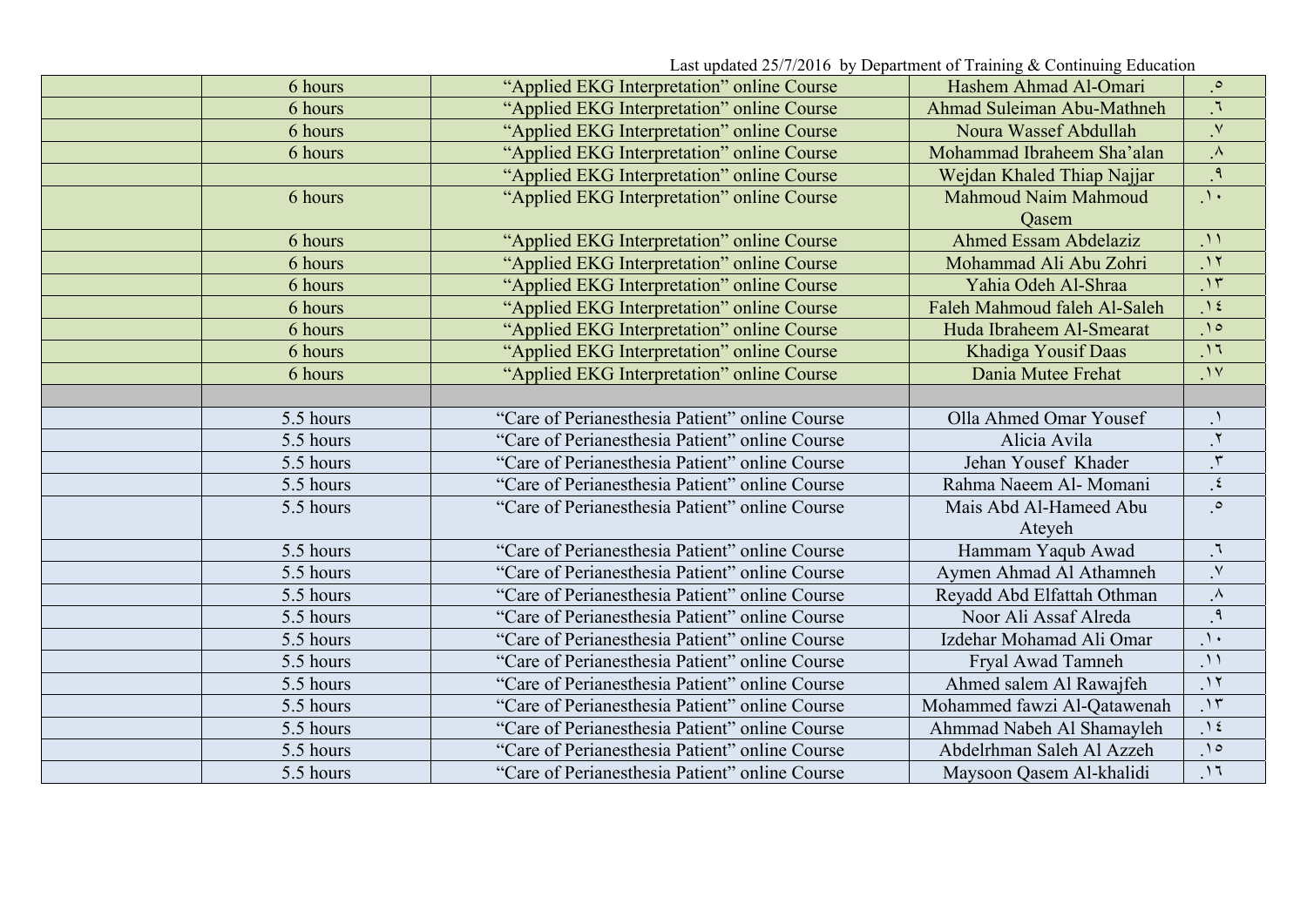| 5.5 hours | "Care of Perianesthesia Patient" online Course | Amjad Ali Hassoneh                | $\gamma$                    |
|-----------|------------------------------------------------|-----------------------------------|-----------------------------|
| 5.5 hours | "Care of Perianesthesia Patient" online Course | Randa saeed Al Karabsheh          | $\Lambda$                   |
| 5.5 hours | "Care of Perianesthesia Patient" online Course | Zeinab Abdallah Alanasweh         | .19                         |
| 5.5 hours | "Care of Perianesthesia Patient" online Course | Zayed Mahmmad Sulimmon            | $\overline{\Upsilon}$       |
| 5.5 hours | "Care of Perianesthesia Patient" online Course | Salam Salem Shatnawi              | $\gamma$ )                  |
| 5.5 hours | "Care of Perianesthesia Patient" online Course | Manar Ezzidden Al Thaher          | $\overline{Y}$              |
| 5.5 hours | "Care of Perianesthesia Patient" online Course | Rania Yousef Al Khatib            | $\overline{\Upsilon}$       |
| 5.5 hours | "Care of Perianesthesia Patient" online Course | Roba Raja Al -qubilat             | $Y\xi$                      |
| 5.5 hours | "Care of Perianesthesia Patient" online Course | Rakan Khaleil AL-Karmi            | $Y \circ$                   |
|           |                                                |                                   |                             |
| 6 hours   | "Skin & Wound Care" online Course              | Arwa Yousef Al-Shaabi             |                             |
| 6 hours   | "Skin & Wound Care" online Course              | Zakaria Ahmad Allawama            | $\mathcal{N}$               |
| 6 hours   | "Skin & Wound Care" online Course              | Haya Ali Mhmad shawyat            | $\mathcal{F}_{\mathcal{A}}$ |
| 6 hours   | "Skin & Wound Care" online Course              | Ahmad Abd Alaziz Altarawneh       | $\mathfrak{z}$              |
| 6 hours   | "Skin & Wound Care" online Course              | Zuhur Kalled Sallum               | $\cdot$                     |
| 6 hours   | "Skin & Wound Care" online Course              | Al Oquli Fatheeh Zaki Rashed      | $\overline{J}$              |
| 6 hours   | "Skin & Wound Care" online Course              | Abd Al Rahman Hani Malabeh        | $\cdot^{\vee}$              |
| 6 hours   | "Skin & Wound Care" online Course              | Asma Jmain Awadallah Almardat     | $\Lambda$                   |
| 6 hours   | "Skin & Wound Care" online Course              | Hamdallah Ibrahim Bajawe          | $\cdot$                     |
| 6 hours   | "Skin & Wound Care" online Course              | Mutaz Khalaf Emrisi               | $\Delta$                    |
| 6 hours   | "Skin & Wound Care" online Course              | Yousef Hamed Qaba'ah              | $\mathcal{N}$               |
| 6 hours   | "Skin & Wound Care" online Course              | Heba Ahmad Hussein Al -Hyari      | $\overline{\ }$             |
| 6 hours   | "Skin & Wound Care" online Course              | Ahmad Hamdi Murad                 | $\eta$                      |
| 6 hours   | "Skin & Wound Care" online Course              | Azme Abd Alftah Wan's             | $\gamma$ {                  |
| 6 hours   | "Skin & Wound Care" online Course              | Zaineb Issa Aqeel                 | $\eta$                      |
| 6 hours   | "Skin & Wound Care" online Course              | Hebah Zeyad Abusalah              | $\overline{11}$             |
| 6 hours   | "Skin & Wound Care" online Course              | Suha Mohammad Alhazeem            | $\gamma$                    |
| 6 hours   | "Skin & Wound Care" online Course              | Sukina Salem Tashtosh             | $\Lambda$                   |
| 6 hours   | "Skin & Wound Care" online Course              | Khitam Rashed Aladmat             | $\eta$                      |
| 6 hours   | "Skin & Wound Care" online Course              | <b>Basma Mohammad Albustangge</b> | $\cdot$ $\cdot$             |
| 6 hours   | "Skin & Wound Care" online Course              | Heba Zead Khames Ismail           | $\mathcal{N}$               |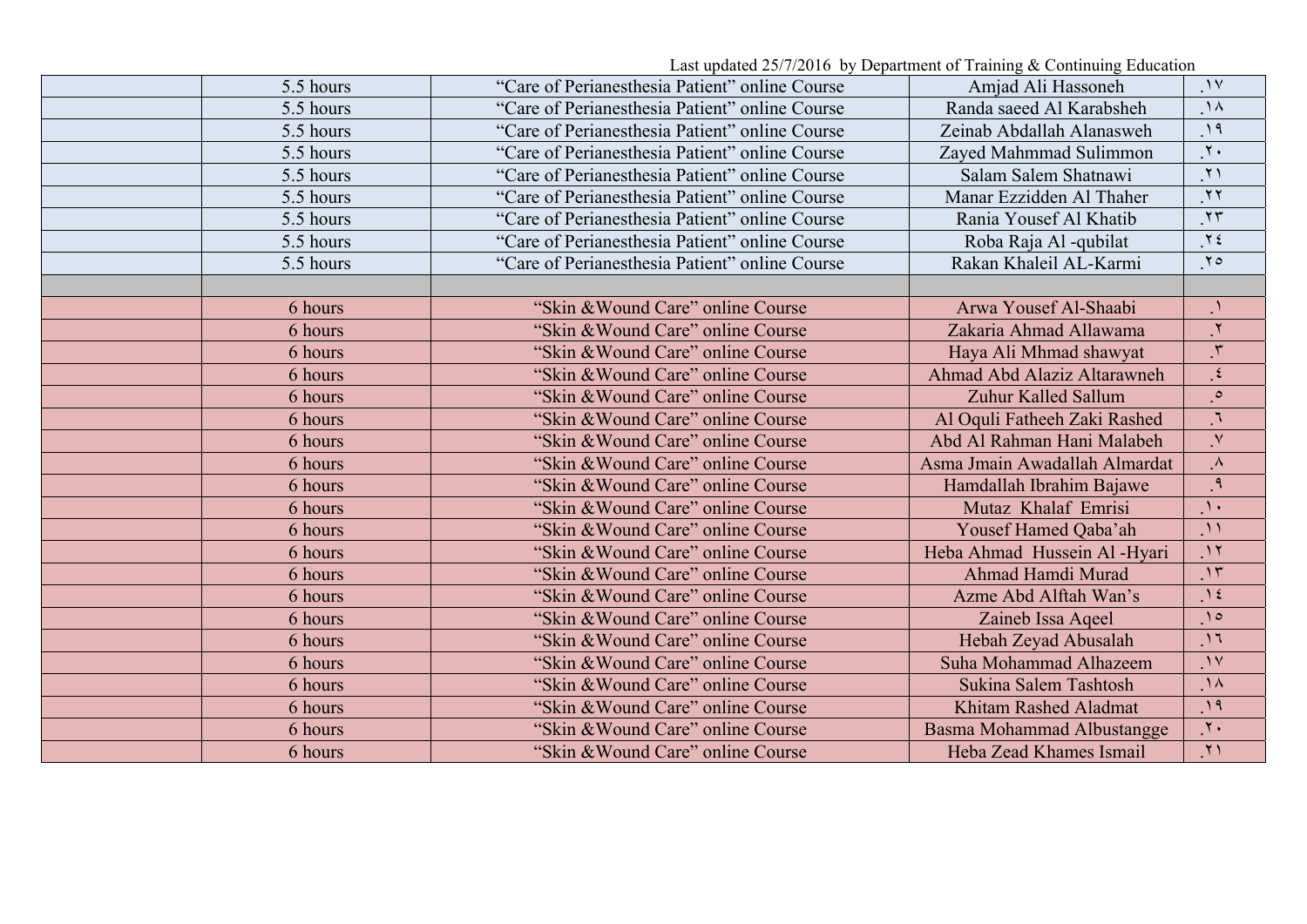| 6 hours | Effective physical assessment skills             | Amani Anwar Khalil                |                  |
|---------|--------------------------------------------------|-----------------------------------|------------------|
|         |                                                  |                                   |                  |
| 6 hours | "Nursing Documentation Strategies" online Course | May Ali Salameh Al Dwiekat        | 1.               |
| 6 hours | "Nursing Documentation Strategies" online Course | Mohammed A.Abu Zitoon             | 2.               |
| 6 hours | "Nursing Documentation Strategies" online Course | Ahmad Hosni Ahmad Ali             | $\overline{3}$ . |
| 6 hours | "Nursing Documentation Strategies" online Course | Ahlam Musa Al- Bkour              | 4.               |
| 6 hours | "Nursing Documentation Strategies" online Course | <b>Mahmoud Ezzat Ali</b>          | 5.               |
| 6 hours | "Nursing Documentation Strategies" online Course | <b>Eyad Mohammad Assaf Salah</b>  | 6.               |
| 6 hours | "Nursing Documentation Strategies" online Course | Malek Khalil Alnajar              | $\overline{7}$ . |
| 6 hours | "Nursing Documentation Strategies" online Course | <b>Reem Mahmoud Samara</b>        | 8.               |
| 6 hours | "Nursing Documentation Strategies" online Course | Lina Hasan Mahmoud Rahhal         | 9.               |
| 6 hours | "Nursing Documentation Strategies" online Course | <b>Manal Ahmad Al Lahham</b>      | 10.              |
| 6 hours | "Nursing Documentation Strategies" online Course | <b>Khaled Mohammad Eliwat</b>     | 11.              |
| 6 hours | "Nursing Documentation Strategies" online Course | Fedaa hussein Saadeh              | $\gamma$         |
| 6 hours | "Nursing Documentation Strategies" online Course | Ali Mahmoud Alawneh               | $\gamma$         |
| 6 hours | "Nursing Documentation Strategies" online Course | Yousra Abed Alhafiz Saleh         | $\gamma$         |
| 6 hours | "Nursing Documentation Strategies" online Course | <b>Muna Hussin Shareef</b>        | $\bigwedge$      |
| 6 hours | "Nursing Documentation Strategies" online Course | Mohammad Amin El-Manaseer         | $\bigwedge$      |
| 6 hours | "Nursing Documentation Strategies" online Course | <b>Hutaf Mahmoud khaleel</b>      | $\mathcal{N}$    |
| 6 hours | "Nursing Documentation Strategies" online Course | Wael Emad Sada'a                  | $\Lambda$        |
| 6 hours | "Nursing Documentation Strategies" online Course | Maged Faleh Al Rahamnh            | $\eta$           |
| 6 hours | "Nursing Documentation Strategies" online Course | Khaled Odeh Al-Zaidanyen          | $\mathbf{y}$ .   |
| 6 hours | "Nursing Documentation Strategies" online Course | Amal Abed Alraheem Albaset        | $\lambda$        |
| 6 hours | "Nursing Documentation Strategies" online Course | Basma M. Abu Speih                | $\mathbf{y}$     |
| 6 hours | "Nursing Documentation Strategies" online Course | Asma Faisal Mohamad Al Shriedeh   | $\mathcal{N}$    |
| 6 hours | "Nursing Documentation Strategies" online Course | Thaira Othman Fayz Othman         | $Y \xi$          |
| 6 hours | "Nursing Documentation Strategies" online Course | <b>Mohammad Hamed Belasy</b>      | .70              |
| 6 hours | "Nursing Documentation Strategies" online Course | <b>Entesar Mahmood Al Shunnag</b> | $\overline{17}$  |
| 6 hours | "Nursing Documentation Strategies" online Course | Hanada Rashad Mohmoud Al Shiab    | .7V              |
| 6 hours | "Nursing Documentation Strategies" online Course | Suleiman Mohammad Abusiam         | $\gamma \wedge$  |